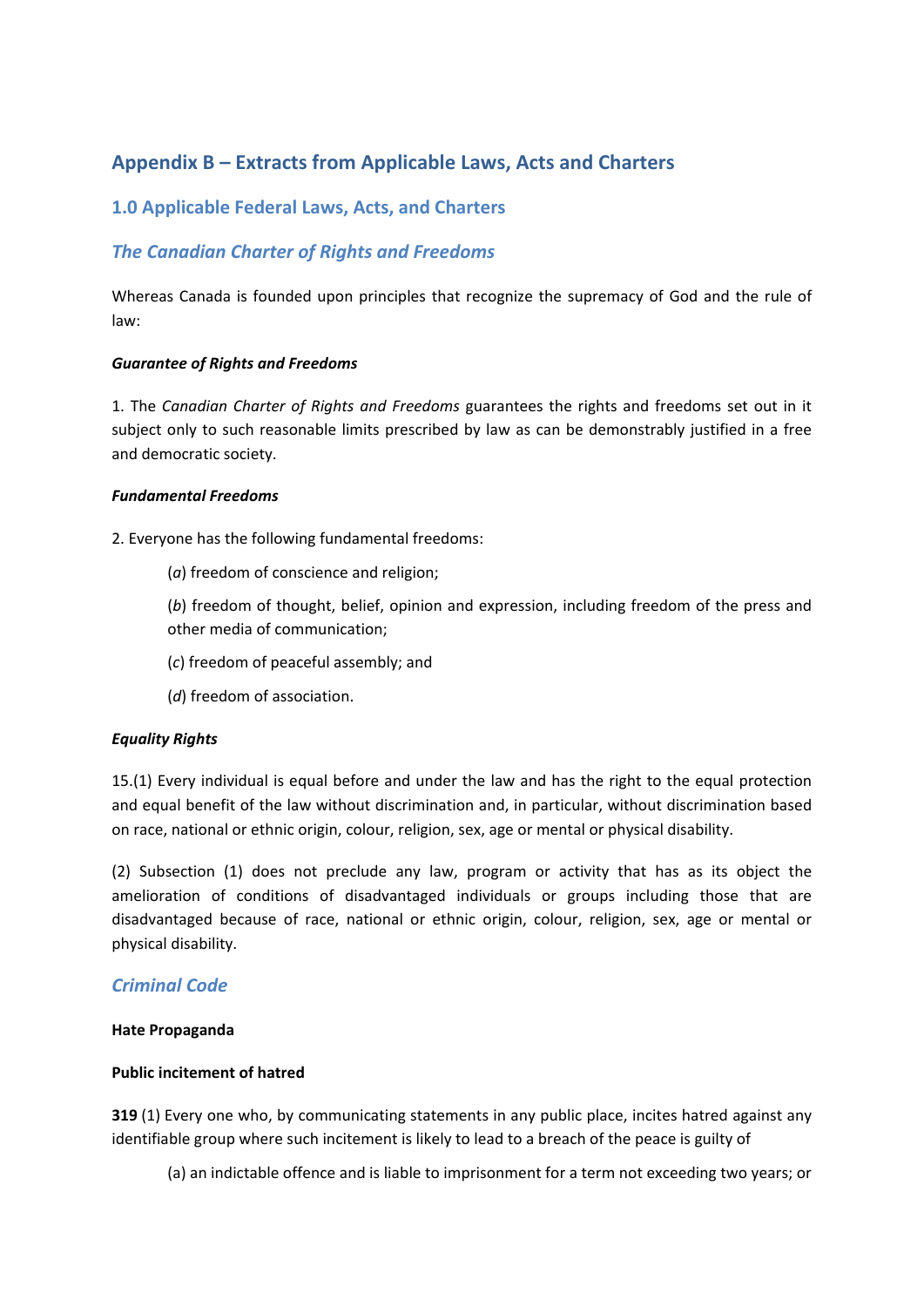(b) an offence punishable on summary conviction.

### **Wilful promotion of hatred**

(2) Every one who, by communicating statements, other than in private conversation, wilfully promotes hatred against any identifiable group is guilty of

- (a) an indictable offence and is liable to imprisonment for a term not exceeding two years; or
- (b) an offence punishable on summary conviction.

### **Defences**

(3) No person shall be convicted of an offence under subsection (2)

(a) if he establishes that the statements communicated were true;

(b) if, in good faith, the person expressed or attempted to establish by an argument an opinion on a religious subject or an opinion based on a belief in a religious text;

(c) if the statements were relevant to any subject of public interest, the discussion of which was for the public benefit, and if on reasonable grounds he believed them to be true; or

(d) if, in good faith, he intended to point out, for the purpose of removal, matters producing or tending to produce feelings of hatred toward an identifiable group in Canada.

### *Canadian Human Rights Act*

### **Purpose of Act**

### **Purpose**

2 The purpose of this Act is to extend the laws in Canada to give effect, within the purview of matters coming within the legislative authority of Parliament, to the principle that all individuals should have an opportunity equal with other individuals to make for themselves the lives that they are able and wish to have and to have their needs accommodated, consistent with their duties and obligations as members of society, without being hindered in or prevented from doing so by discriminatory practices based on race, national or ethnic origin, colour, religion, age, sex, sexual orientation, marital status, family status, disability or conviction for an offence for which a pardon has been granted or in respect of which a record suspension has been ordered.

R.S., 1985, c. H-6, s. 2; 1996, c. 14, s. 1; 1998, c. 9, s. 9; 2012, c. 1, s. 137(E).

### **PART I**

### **Proscribed Discrimination**

### **General**

### **Prohibited grounds of discrimination**

3 (1) For all purposes of this Act, the prohibited grounds of discrimination are race, national or ethnic origin, colour, religion, age, sex, sexual orientation, marital status, family status, disability and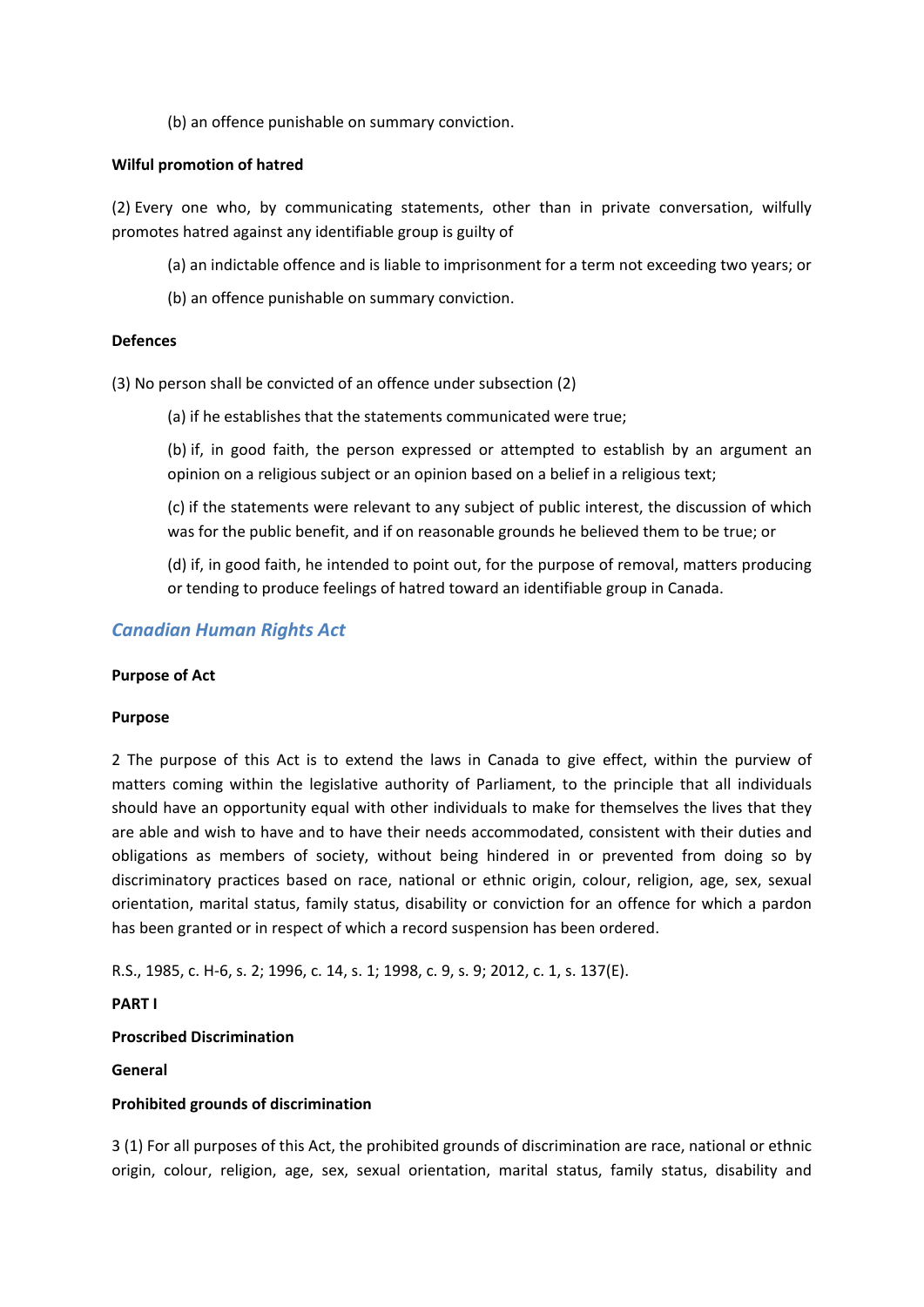conviction for an offence for which a pardon has been granted or in respect of which a record suspension has been ordered.

### **Idem**

(2) Where the ground of discrimination is pregnancy or child-birth, the discrimination shall be deemed to be on the ground of sex.

R.S., 1985, c. H-6, s. 3; 1996, c. 14, s. 2; 2012, c. 1, s. 138(E).

### **Multiple grounds of discrimination**

3.1 For greater certainty, a discriminatory practice includes a practice based on one or more prohibited grounds of discrimination or on the effect of a combination of prohibited grounds.

1998, c. 9, s. 11.

### **Orders regarding discriminatory practices**

4 A discriminatory practice, as described in sections 5 to 14.1, may be the subject of a complaint under Part III and anyone found to be engaging or to have engaged in a discriminatory practice may be made subject to an order as provided in section 53.

R.S., 1985, c. H-6, s. 4; 1998, c. 9, s. 11; 2013, c. 37, s. 1.

### **Discriminatory Practices**

### **Publication of discriminatory notices, etc.**

.... 12 It is a discriminatory practice to publish or display before the public or to cause to be published or displayed before the public any notice, sign, symbol, emblem or other representation that (a) expresses or implies discrimination or an intention to discriminate, or (b) incites or is calculated to incite others to discriminate if the discrimination expressed or implied, intended to be expressed or implied or incited or calculated to be incited would otherwise, if engaged in, be a discriminatory practice described in any of sections 5 to 11 or in section 14.

1976-77, c. 33, s. 12; 1980-81-82-83, c. 143, s. 6.

### **PART III**

### **Discriminatory Practices and General Provisions**

### **Definition of** *discriminatory practice*

39 For the purposes of this Part, a *discriminatory practice* means any practice that is a discriminatory practice within the meaning of sections 5 to 14.1.

R.S., 1985, c. H-6, s. 39; 1998, c. 9, s. 22.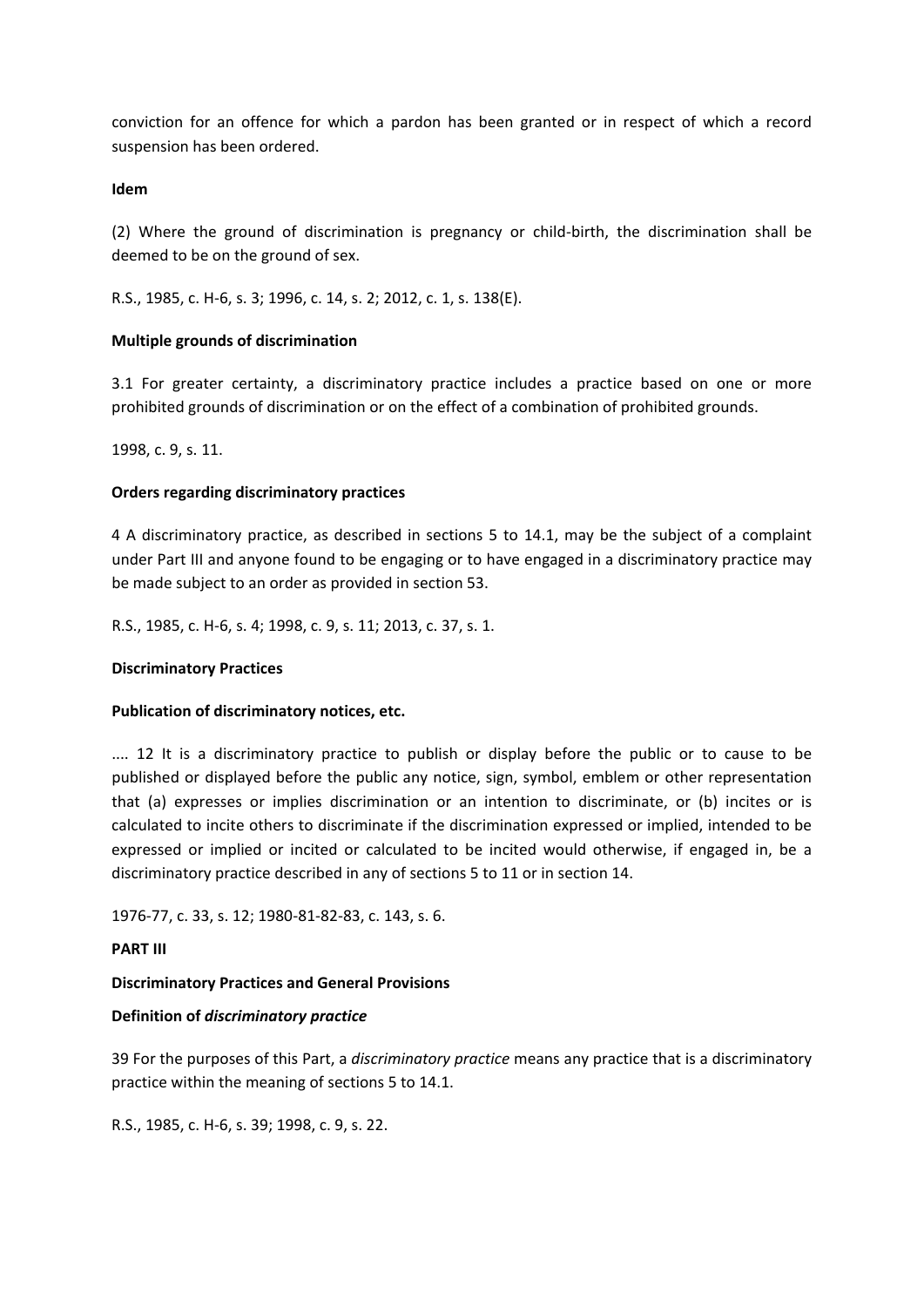## **2.0 Applicable Provincial Acts and Regulations**

### *Alberta Human Rights Act*

### **Preamble**

WHEREAS it is recognized in Alberta as a fundamental principle and as a matter of public policy that all persons are equal in: dignity, rights and responsibilities without regard to race, religious beliefs, colour, gender, gender identity, gender expression, physical disability, mental disability, age, ancestry, place of origin, marital status, source of income, family status or sexual orientation;

### **Effect of Act on provincial laws**

1(1) Unless it is expressly declared by an Act of the Legislature that it operates notwithstanding this Act, every law of Alberta is inoperative to the extent that it authorizes or requires the doing of anything prohibited by this Act.

### **Section 1**

### **Code of Conduct**

### **Discrimination re publications, notices**

3(1) No person shall publish, issue or display or cause to be published, issued or displayed before the public any statement, publication, notice, sign, symbol, emblem or other representation that (a) indicates discrimination or an intention to discriminate against a person or a class of persons, or (b) is likely to expose a person or a class of persons to hatred or contempt because of the race, religious beliefs, colour, gender, gender identity, gender expression, physical disability, mental disability, age, ancestry, place of origin, marital status, source of income, family status or sexual orientation of that person or class of persons.

(2) Nothing in this section shall be deemed to interfere with the free expression of opinion on any subject.

### *Alberta Bill of Rights*

### **Preamble**

### **Recognition and declaration of rights and freedoms**

1 It is hereby recognized and declared that in Alberta there exist without discrimination by reason of race, national origin, colour, religion, sexual orientation, sex, gender identity or gender expression, the following human rights and fundamental freedoms, namely:

(a) the right of the individual to liberty, security of the person and enjoyment of property, and the right not to be deprived thereof except by due process of law;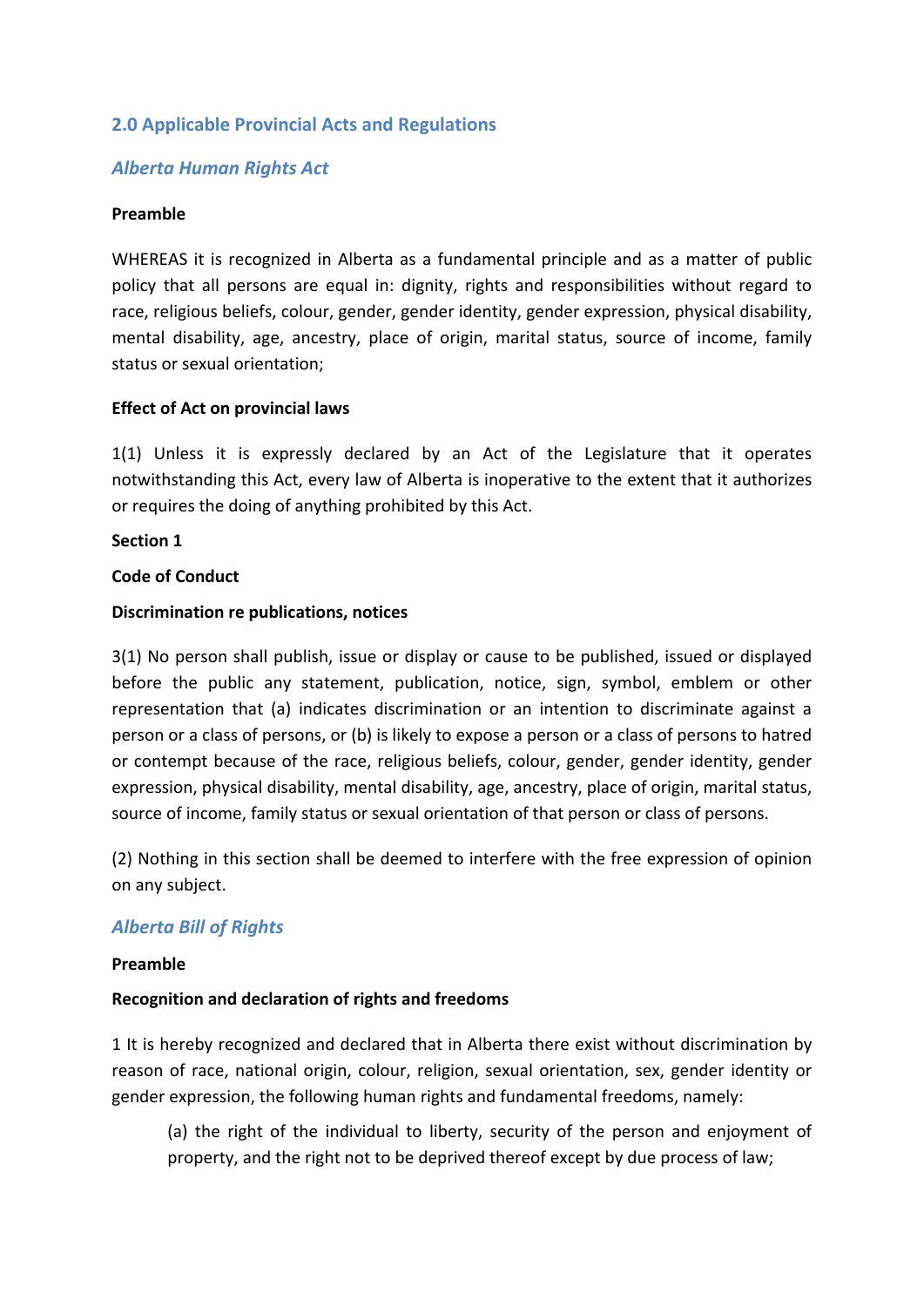(b) the right of the individual to equality before the law and the protection of the law;

(c) freedom of religion;

(d) freedom of speech;

(e) freedom of assembly and association;

(f) freedom of the press;

(g) the right of parents to make informed decisions respecting the education of their children.

# *Alberta Family Law Act*

## **Children subject to guardianship**

19(1) Every child is subject to guardianship.

## **Powers, responsibilities and entitlements of guardianship**

21(1) A guardian shall exercise the powers, responsibilities and entitlements of guardianship in the best interests of the child.

(4) Except where otherwise limited by a parenting order, each guardian is entitled (a) to be informed of and consulted about and to make all significant decisions affecting the child in the exercise of the powers and responsibilities of guardianship described in subsection (5), and (b) to have sufficient contact with the child to carry out those powers and responsibilities.

Extract 18 (2) outlines how the Law interprets the best interests of a child:

(a) ensure the greatest possible protection of the child's physical, psychological and emotional safety, and

(b) consider all the child's needs and circumstances, including

(i) the child's physical, psychological and emotional needs, including the child's need for stability, taking into consideration the child's age and stage of development,

(ii) the history of care for the child,

(iii) the child's cultural, linguistic, religious and spiritual upbringing and heritage,

(iv) the child's views and preferences, to the extent that it is appropriate to ascertain them.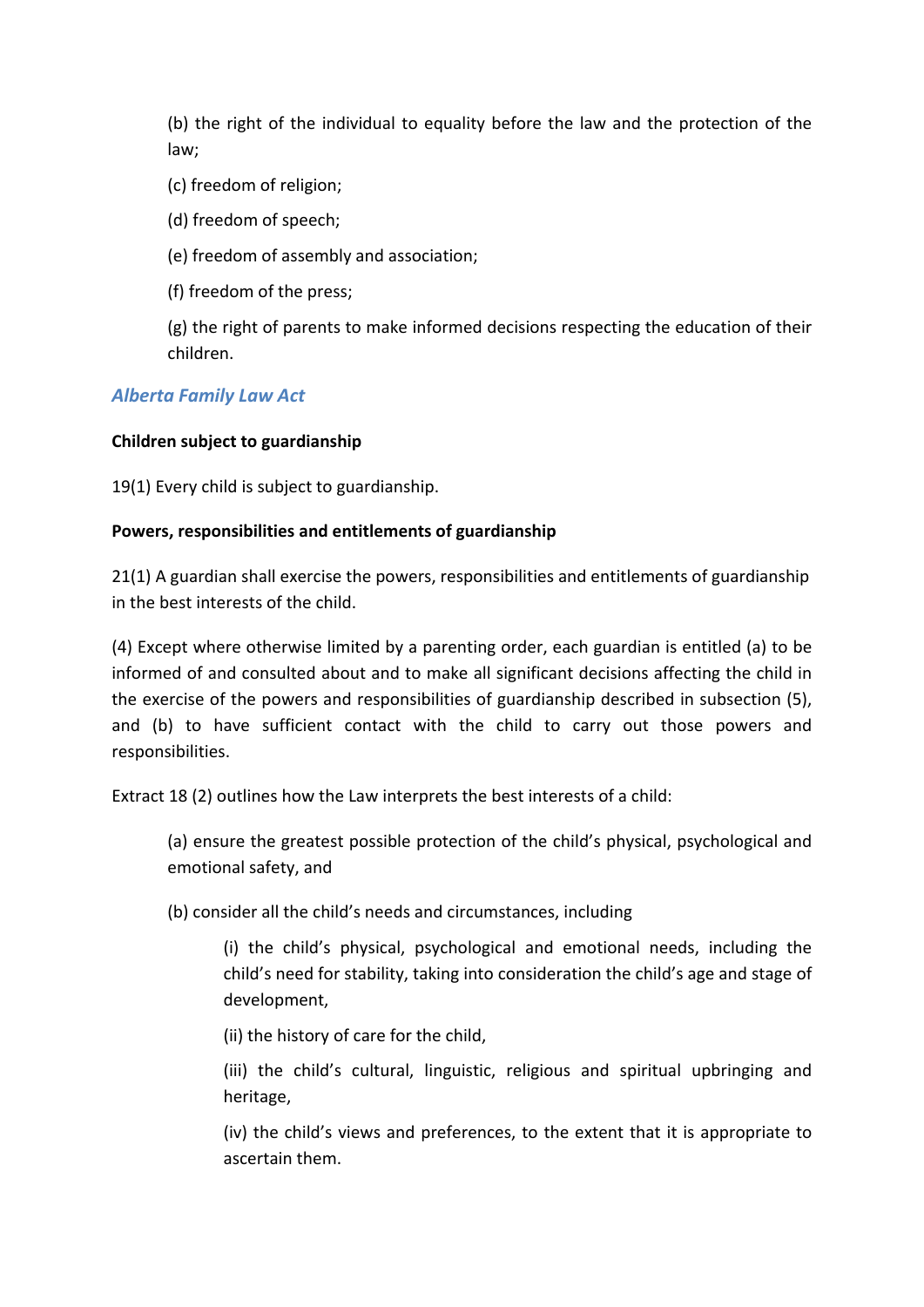(5) Except where otherwise limited by law, including a parenting order, each guardian has the following responsibilities in respect of the child:

(a) to nurture the child's physical, psychological and emotional development and to guide the child towards independent adulthood; (b) to ensure the child has the necessaries of life, including medical care, food, clothing and shelter.

(6) Except where otherwise limited by law, including a parenting order, each guardian may exercise the following powers:

(a) to make day-to-day decisions affecting the child, including having the day-to-day care and control of the child and supervising the child's daily activities;

(c) to make decisions about the child's education, including the nature, extent and place of education and any participation in extracurricular school activities;

(d) to make decisions regarding the child's cultural, linguistic, religious and spiritual upbringing and heritage;

(e) to decide with whom the child is to live and with whom the child is to associate;

(g) to consent to medical, dental and other health-related treatment for the child;

(h) to grant or refuse consent where consent of a parent or guardian is required by law in any application, approval, action, proceeding or other matter;

(i) to receive and respond to any notice that a parent or guardian is entitled or required by law to receive;

(l) to receive from third parties health, education or other information that may significantly affect the child;

## *Alberta Education Act*

### **Part 3 - Responsibilities and Dispute Resolution**

### **Division 1 - Responsibilities**

### **Student responsibilities**

31 A student, as a partner in education, has the responsibility to

(a) attend school regularly and punctually,

(b) be ready to learn and actively engage in and diligently pursue the student's education,

(c) ensure that the student's conduct contributes to a welcoming, caring, respectful and safe learning environment that respects diversity and fosters a sense of belonging,

(d) respect the rights of others in the school,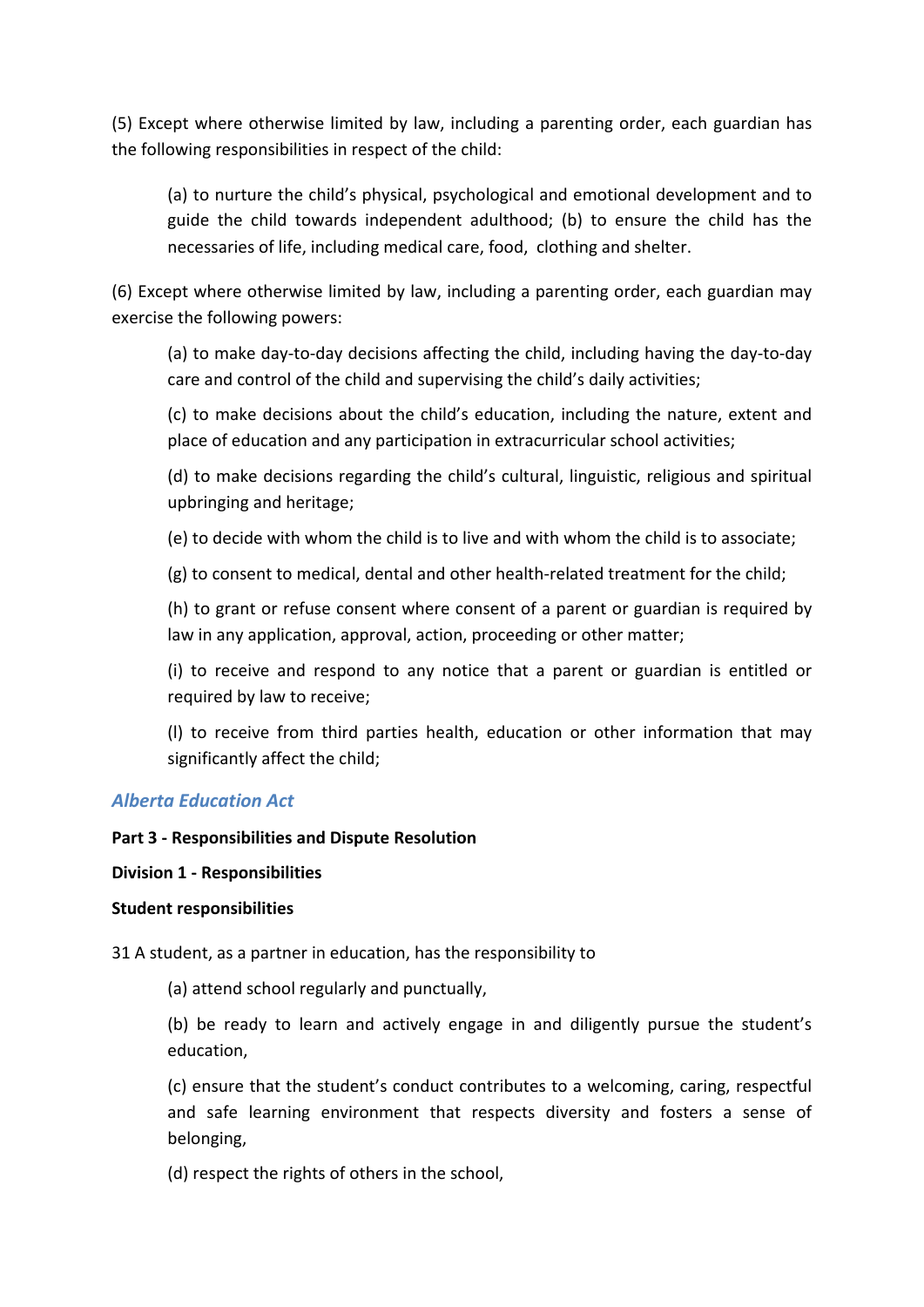(e) refrain from, report and not tolerate bullying or bullying behaviour directed toward others in the school, whether or not it occurs within the school building, during the school day or by electronic means,

(f) comply with the rules of the school and the policies of the board,

(g) co-operate with everyone authorized by the board to provide education programs and other services,

(h) be accountable to the student's teachers and other school staff for the student's conduct, and

(i) positively contribute to the student's school and community.

## **Parent responsibilities**

32 A parent has the prior right to choose the kind of education that shall be provided to the parent's child, and as a partner in education, has the responsibility to

(a) act as the primary guide and decision-maker with respect to the child's education,

(b) take an active role in the child's educational success, including assisting the child in complying with section 31,

(c) ensure that the child attends school regularly,

(d) ensure that the parent's conduct contributes to a welcoming, caring, respectful and safe learning environment,

(e) co-operate and collaborate with school staff to support the delivery of specialized supports and services to the child,

(f) encourage, foster and advance collaborative, positive and respectful relationships with teachers, principals, other school staff and professionals providing supports and

services in the school, and

(g) engage in the child's school community.

# *Alberta Teacher's Association*

## **Code of Professional Conduct**

## *In relation to pupils*

1 The teacher teaches in a manner that respects the dignity and rights of all persons without prejudice as to race, religious beliefs, colour, gender, sexual orientation, gender identity, physical characteristics, disability, marital status, family status, age, ancestry, place of origin, place of residence, socioeconomic background or linguistic background.